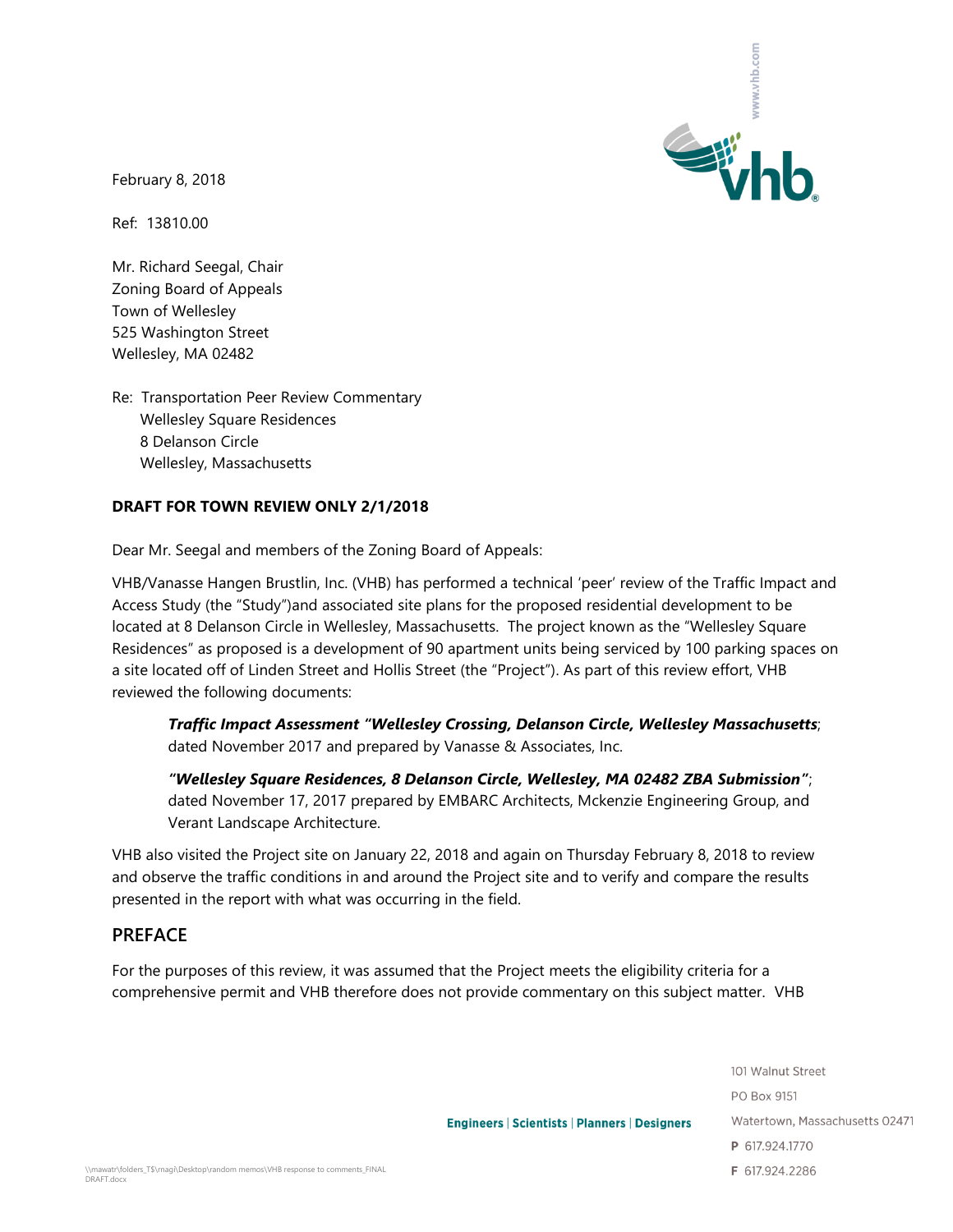

does not offer commentary on the actual site plan, other than how it relates to transportation-related issues. It is assumed that another firm and/or Town staff will focus on reviewing the application for typical site/civil engineering purposes (utilities, drainage and grading, environmental, etc.). The focus of this review is exclusively on the engineering and technical merits of the Study as well as the driveway and roadway plans submitted in support of the Comprehensive Permit application.

# **REVIEW OF THE TRANSPORTATION INFORMATION**

In general, the traffic report and supporting plans have been prepared in a professional manner that is generally consistent with standard engineering practices. As part of this effort, VHB has conducted a detailed, point-by-point evaluation of the study and its supporting documentation. In general, it is our professional opinion that the information contained in the report is both technically accurate and portrays the likely impacts of the Project on the surrounding roadway system.

VHB has identified additional informational needs that focus on the operational impacts of the Project on the surrounding roadway network, the proposed parking for the Development, and the Project commitments. The expectation is that these requests will provide the opportunity to clarify inconsistencies, provide additional insight, and/or address technical issues raised during the course of this review. The Applicant should be prepared to address, discuss, and/or respond to these topics as they all have to do with either public safety and/or site design considerations.

# **Detailed Discussion of Findings on the Traffic Study**

The following comments are provided to the Board for its consideration as they relate to the Applicant's Traffic Study. This evaluation follows the headings of each of the chapters in the Study for clarity.

VHB offers technical comments after each section and, if additional information is needed or requested, the comment may also include **bold text** stating why and what information would be helpful to the Board.

## **1.0 Introduction**

As noted in the Study, the five existing single-family homes that currently exist on the site will be replaced by a development that will include 90 for-rent apartment units (according to the site plans, 18 units will be designated as affordable – 20%) and will provide 100 parking spaces, of which 46 spaces will be accessed via the use of mechanical stackers. This results in a parking ratio of 1.11 spaces/unit. The Study notes that this ratio complies with Section XXI (Off-Street Parking) of the Town of Wellesley's Zoning By-Law. Access to the 100-underground parking space garage will be provided from Hollis Street near Linden Street.

The Study identified several intersections that would likely be impacted by the Project. VHB has reviewed these locations and the distribution of Project-related traffic on the roadway network. Given the projected volumes expected to be generated by the development and the likely distribution of traffic onto the surrounding roadways, it is VHB's opinion the Study area selected appears to be reasonable and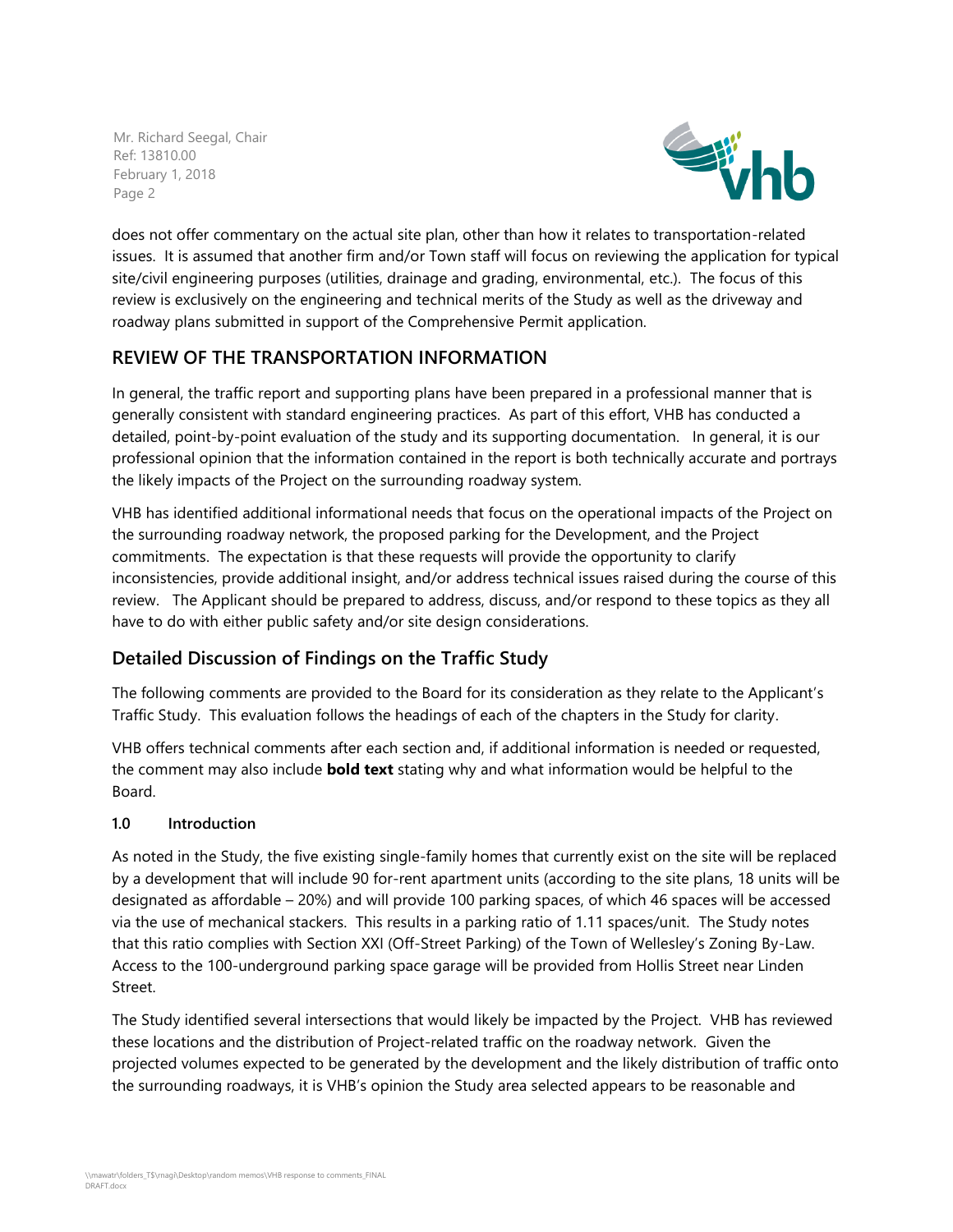

within industry standards. Note that any changes to site access may result in this assumption being revisited.

Lastly, the Study methodology notes that the Project's traffic Study was performed in accordance with MassDOT standards, the Town of Wellesley's PSI standards, and within the standards of the normal Traffic Engineering and Transportation Planning profession. VHB concurs that the Study was done in a professional manner and is consistent with these guidelines.

*Comment #1 (PARKING): The site is located predominantly in the General Residence zoning district, with a small portion in the northwest corner of the site (off of Delanson Circle) being in Single Residence 10 (SR10) district. Delanson Circle is noted as being a private way on the site plans.* 

*The Town's Zoning By-Law Section XXI (Off-Street Parking) does not specifically state parking ratios for Apartment uses in these two districts. In fact, Apartment uses are not allowed in these districts. Therefore, the Applicant's claim that the Project complies with the Town's zoning By-Laws is inaccurate.*

*For apartment uses, parking is defined in the following districts in the By Laws as follows:*

- *Business A or Industrial A District : 1 space/unit for Apartment Houses.*
- *Limited Apartment District : 1.5 spaces/dwelling unit of two bedrooms or less and two parking spaces for each dwelling unit providing three bedrooms or more;*
- *Linden Street Corridor Overlay District : 2.5 spaces per one, two, or three-bedroom unit.*

*While the 1.1 space/unit ratio meets the zoning in Business A and Industrial A, it does not meet the By-Law for the other apartment-based codes.* 

*It has been VHBs experience that parking ratios of about 1.4-1.5 spaces per unit are the minimum for a suburban residential apartment complex such as this one. Parking must account for residents, visitors, and deliveries. If it is the Applicant's intent to use a rate as low as 1.11 spaces/unit, it should provide information on other locations where a parking ratio this low has been used successfully in a suburban environment.*

*Similarly, VHB is concerned about how the stacker units will function, both in a layout perspective as well as providing real access to the 1.11 space/unit ratio being proposed. The Applicant should provide a detailed description of these spaces and how they will be utilized.*

*Comment #2 (DELANSON CIRCLE RIGHT OF WAY): Delanson Circle is noted as a Private Way on the plans. The Applicant should confirm that they have legal title to abandon this roadway.*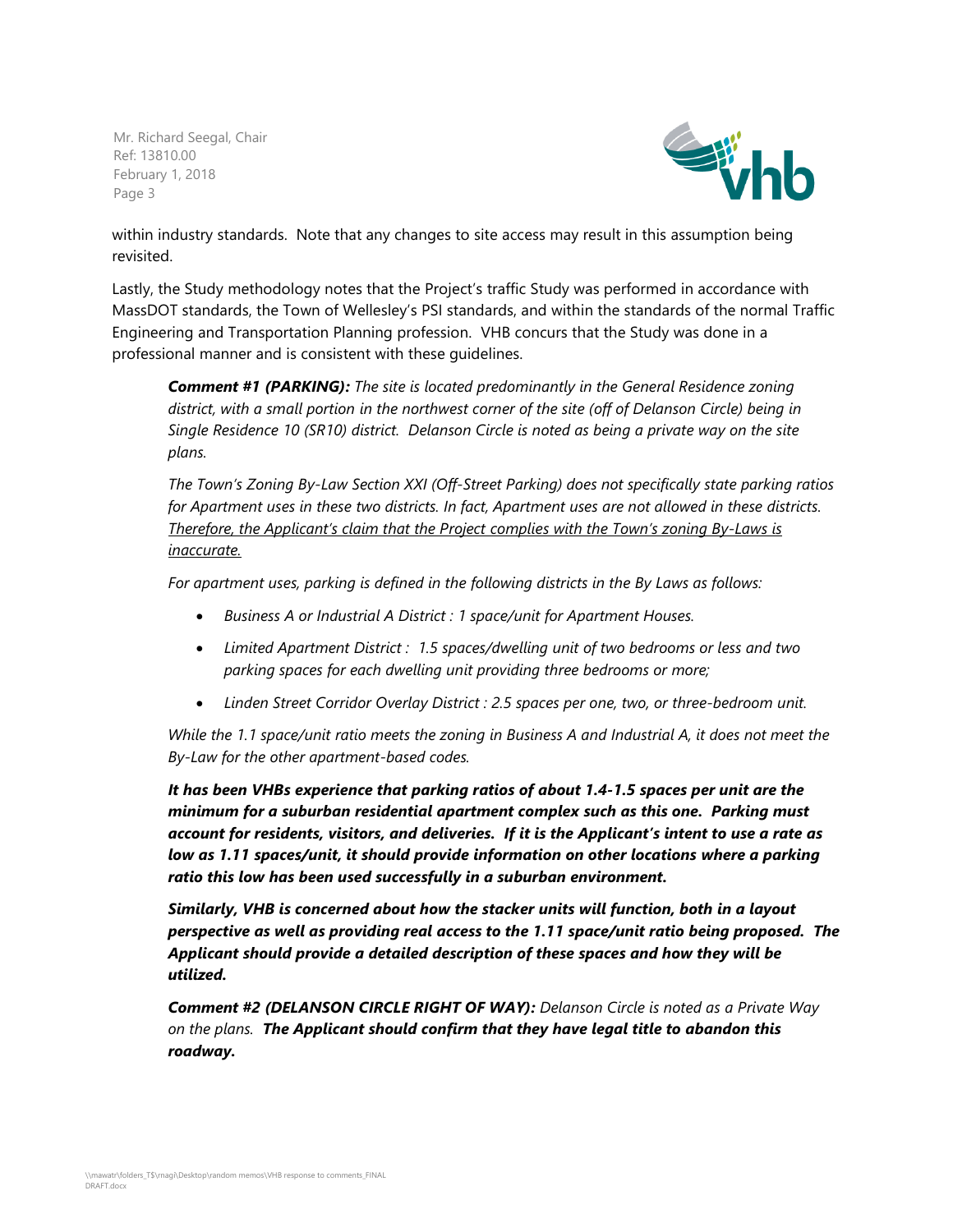

#### **2.0 Existing Conditions**

For the most part, the Applicant describes the existing roadway and intersections accurately in its narrative. The notable exception is that Hollis Street is a private way (not under the Town's Jurisdiction) with a variable width roadway ranging from 13-18 feet.

The peak hour and daily traffic volumes collected at the Study area intersections appear to be done in an acceptable manner. The volume (both pedestrian and vehicular) and speed data provided in the Study appendix is consistent with the traffic networks provided in the report and those generally observed by VHB staff during their site visit. Of note, some of the traffic data was collected on Wednesday June 14, 2017. Wednesdays are half-days for the Town of Wellesley school system, so the pedestrian and traffic volume information may not be fully representative of these modes of transportation during the peak periods.

The Public Transportation section discusses the various transit options near the Project site. This includes bus routes for both the MBTA Commuter Rail via the Worcester/Framingham line as well as Route #8 of the MWRTA. The area appears to be well served by transit options (which is discussed later in the trip generation section).

The Motor Vehicle Crash Data section provides information on the crash history of the various area locations selected for Study. Only one intersection experiences a crash rate higher than the statewide average (Weston Road at Linden Street). (note: the Applicant makes a commitment to fund and facilitate a Roadside Safety Audit at this location).

*Comment #3 (TRAFFIC VOLUMES)***:** *Because the proposed residential development is likely to generate traffic during weekends at a similar rate as on weekdays; coupled with the fact that the*  area surrounding the development is heavily influenced by the retail developments along Linden *Street, the Applicant should provide some basic information demonstrating that the weekend conditions experience less traffic (or is comparable) to the weekday conditions.*

*The Applicant should also conduct an evening traffic count at the intersection of Hollis Street and Linden Street on a Tuesday or Thursday to confirm that the Wednesday half-day school condition did not influence the traffic conditions near the Project Site.* 

## **3.0 Future Conditions**

The Study uses a seven-year traffic projection horizon, which is typical for a development of this type and is consistent with MassDOT guidelines.

The 2024 No Build traffic conditions were developed by assigning the background traffic growth a 1% rate per year (essentially 7% over the course of the seven-year period) and considers the transportation impacts of two potential developments near the Project: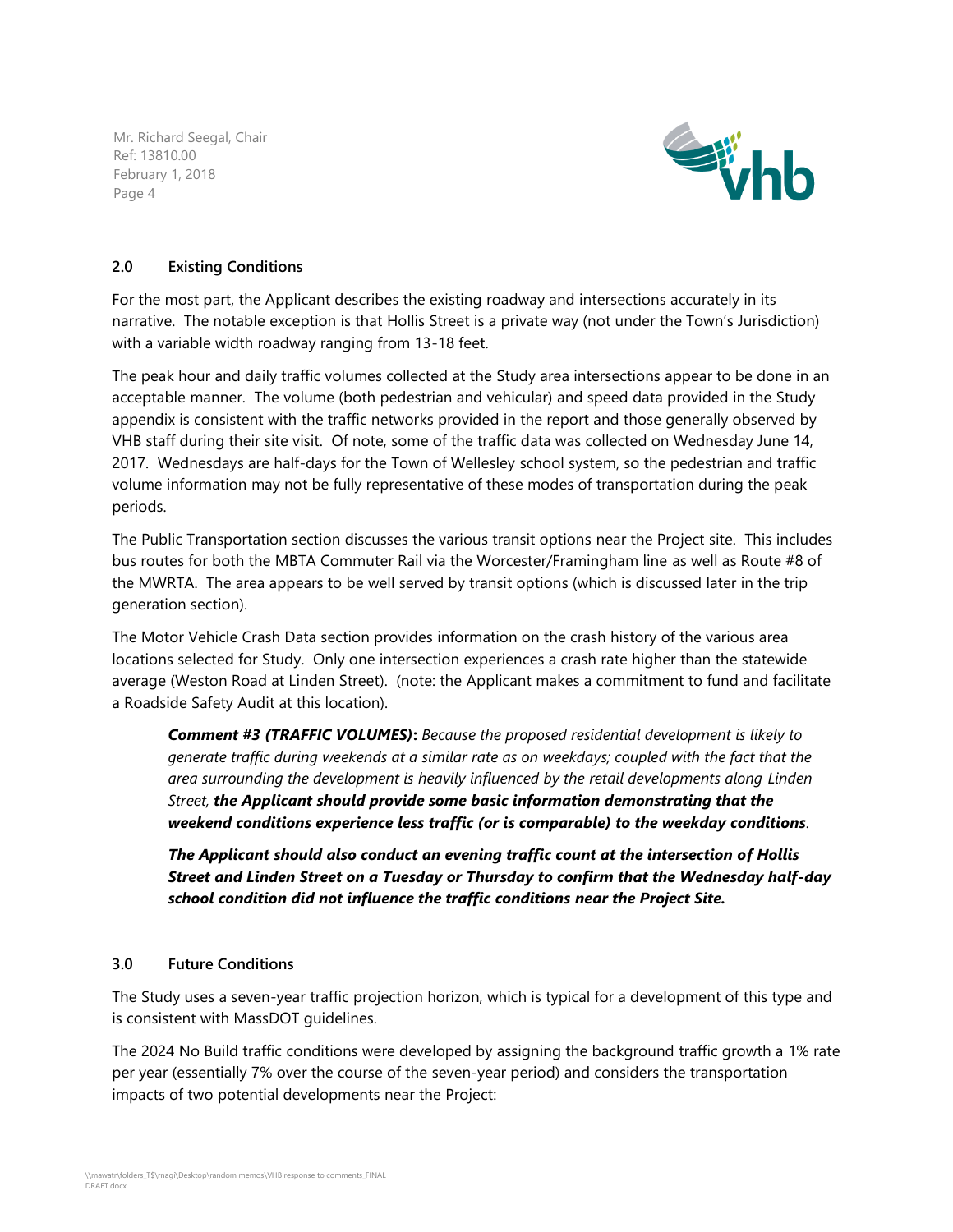

- Sports Complex located at 900 Worcester Road in Wellesley (130,000 sf sports center with fields, ice rinks, and pool services along with a health club component)
- Tolles-Parson's Senior Center, located at 494-496 Washington Street in Wellesley (13,275 sf senior center)

In addition to these projects, the Town of Wellesley's Planning Department noted that there is a 55-unit Chapter 40B Apartment development to be located at 148 Weston Road in Wellesley.

The Study notes that there are no specific roadway projects that will be taking place in the Study Area over the course of the next seven years which might impact roadway capacity/operations.

The traffic Study determined Project-related trips using procedures consistent with Institute of Transportation Engineers (ITE) guidelines. The Study also considers the impact of the various transit services and a robust ped/bike environment in the immediate vicinity of the Project site. In summary, the Project would be expected to generate approximately 490 daily, 32 morning peak hour, and 40 evening peak hour unadjusted vehicle trips using the ITE's Trip Generation<sup>1</sup>.

When taking into account transit (15%), bike/ped (10%), and vehicle occupancy (1.13 passengers/automobile) adjustments, the site is expected to generate 368 automobile daily trips, 24 morning automobile trips, and 30 evening peak hour automobile trips. Table 5 of the Study highlights this information in tabular form.

Trip Distribution was developed using journey-to-work data and was refined based on observations of traffic during the commuter peak hours. Figure 11 of the Study reflects the results of this evaluation.

# **VHB Comment 4 (BACKGROUND DEVELOPMENT & TRIP GENERATION):** *The Applicant should incorporate the impacts of the 55-unit apartment project into the No-Build and Build Condition.*

*We are in agreement with the methodology that was used to develop the anticipated traffic generation of the Project and the Trip Distribution patterns. VHB has reviewed the calculations and confirms that the numbers presented are consistent with the ITE-based approach and the adjustments are consistent with those presented from their data sources. VHB notes that the difference in trips between the unadjusted and adjusted volumes is minimal from a trip generation impact. Additionally, trip distribution estimates generally reflect those observed in the field.*

## **4.0 Intersection Capacity Analysis**

Utilizing the observed roadway geometry, the traffic volumes – both existing and projected – and the appropriate traffic control at each location; the Study analyzed the impacts of the Project at each of the Study area intersections. The Study utilizes the most appropriate version of the highway capacity software and presents an accurate description of the Level of Service terms.

l

<sup>&</sup>lt;sup>1</sup> *Trip Generation*, 10<sup>th</sup> Edition; Institute of Transportation Engineers; Washington DC; 2017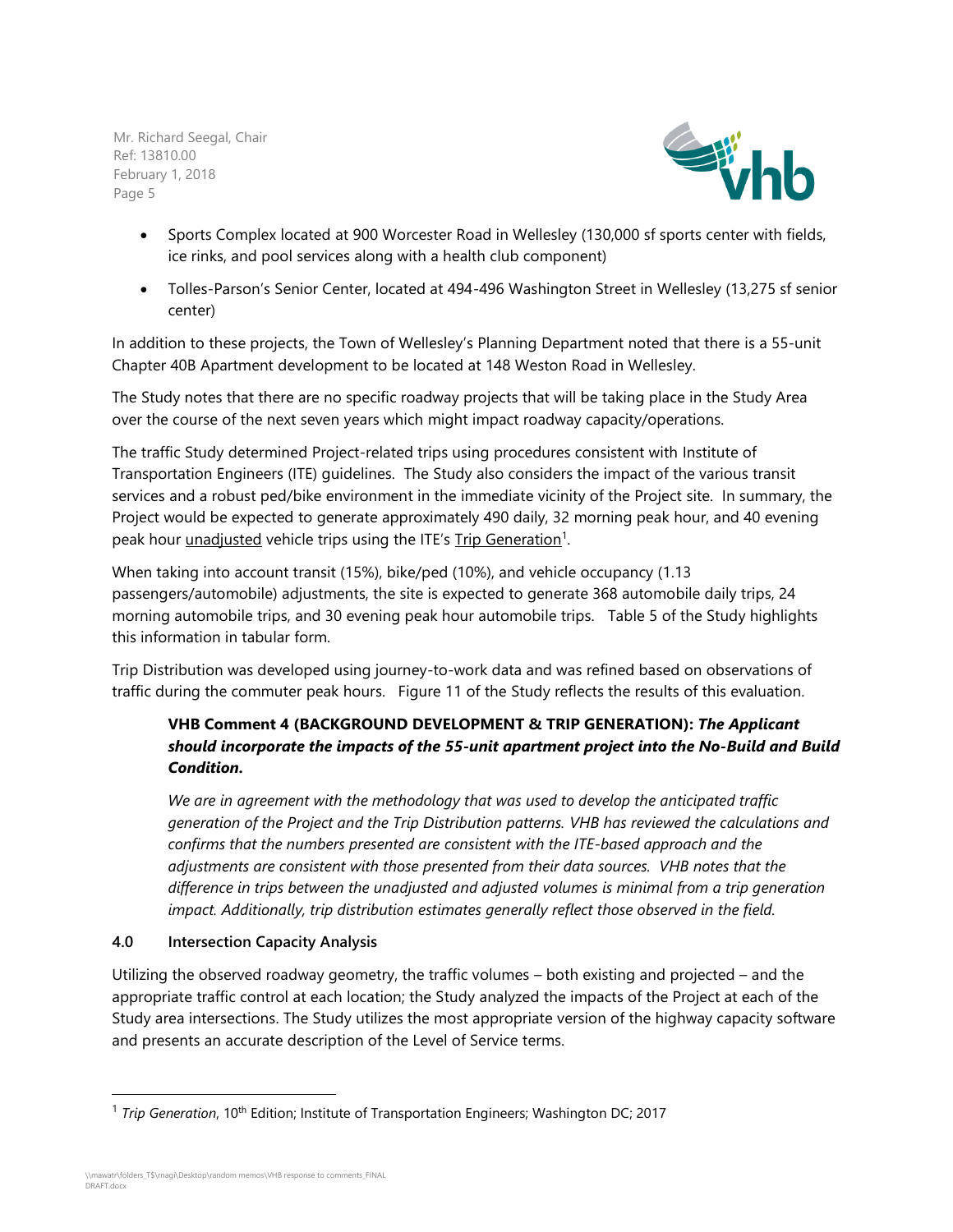

In reviewing the operational analysis, the following information was presented:

- **Linden Street @ Crest Road (Signalized)** : Under 2024 Build conditions (with the addition of Project-related traffic), traffic operations are expected to remain at LOS D with only minor increased in delays (less than one second) over the 2024 No-Build conditions (without the addition of Project-related traffic).
- **Linden Street @ Everett Street and a Private Driveway (signalized) :** Under 2024 Build conditions (with the addition of Project-related traffic), traffic operations are expected to remain at LOS B with only minor increases in delays (less than one second) over the 2024 No-Build conditions (without the addition of Project-related traffic).
- **Weston Road @ Linden Street (unsignalized) :** This unsignalized T-intersection has traditionally been operationally challenged from a congestion perspective. Impacts are minimal at this location, with less than 10 Project-related trips being added during either of the commuter peak hours. Under 2024 Build conditions (with the addition of Project-related traffic), left-turn movements from Linden Street operate at LOS F with only minor increases in delays (less than one second) over the 2024 No-Build conditions (without the addition of Project-related traffic).
- **Linden Street at Delanson Circle and the MBTA Commuter Lot Parking Drive (unsignalized) :** This unsignalized intersection would have the Delanson Circle approach eliminated through the development of the Project. Operationally, this would improve the LOS for drivers exiting the MBTA lot in the evening as there would be no opposing traffic coming from the opposite side of the roadway. Under 2024 Build conditions (with the addition of Project-related traffic), all movements the MBTA driveway will operate at LOS D or better with minor decreases in delays when compared to the 2024 No-Build conditions (without the addition of Project-related traffic). See note below on vehicle queuing influencing this intersection.
- **Linden Street at Hollis Street and private driveway (unsignalized) :** This unsignalized intersection would have traffic increases along Hollis Street as the Project's driveway will connect to the street approximately 100 feet from its intersection with Linden Street. Under 2024 Build conditions (with the addition of Project-related traffic), there would be a drop in LOS for the Hollis Street approach from B to C in both the morning and evening peak hour when compared to the 2024 No-Build conditions (without the addition of Project-related traffic). See note below on vehicle queuing influencing this intersection.
- **Hollis Street at the Project Site Driveway (unsignalized) :** Under 2024 Build conditions (with the addition of Project-related traffic), there would be a drop in LOS for the Hollis Street approach from B to C in both the morning and evening peak hour when compared to the 2024 No-Build conditions (without the addition of Project-related traffic).

In addition, Tables 9 and 10 of the report documents the expected (calculated) vehicle queuing at each of the Study area intersections. VHB observed typical vehicle delays and queuing and visually confirmed that the existing information contained within the Study is accurately representative of the actual conditions in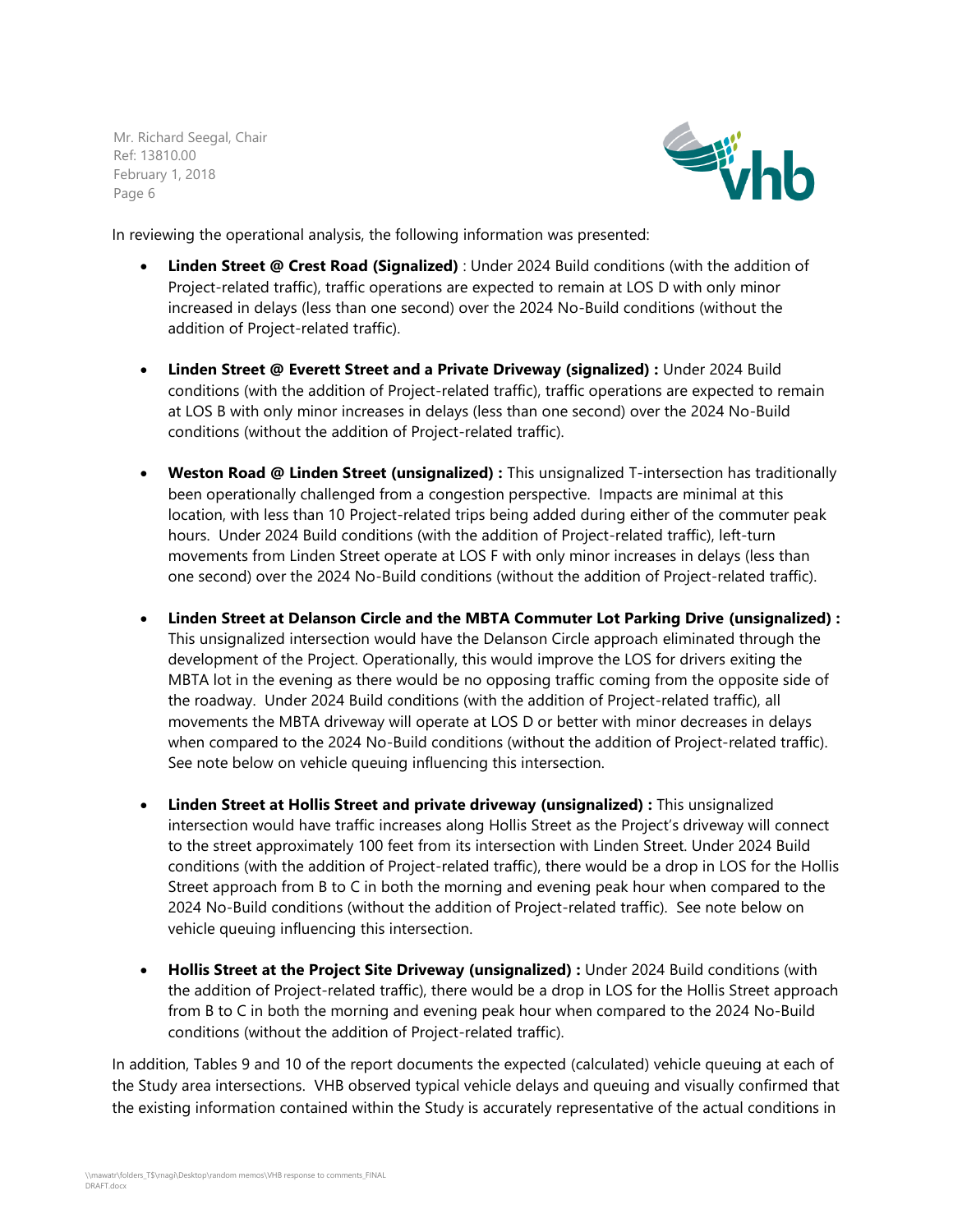

the field with the noted exception of traffic queuing that exists along Linden Street (mainly focused around its intersection with Crest Street (signalized)).

In this case, queues of traffic on the westbound approach during the evening peak hour were routinely observed to be in excess of those presented in the Study during VHBs visit to the site (from Table 9, WB left-turn lane queues 8 average and 17 95<sup>th</sup>-percentile and WB through/right-turn lane 10 average and 19 95<sup>th</sup>-percentile queue). In this case, it appears once the left-turn lane (~100 feet) is filled, the queue extends and mixes with the through/right-turn queue and appeared to approach 15-20 cars regularly and extend past Hollis Street.

*Comment #5 (TRAFFIC OPERATIONS)* **:** *We are in general agreement with the methodology that was used to develop the analysis and the findings. The information contained in the Study represents the likely impacts associated with the Project. As the majority of the Project impacts will be at the intersection of Hollis Street and Linden Street, the Applicant should present information on observed vehicle queuing on the approach noted (Linden Street westbound at Crest Street) and consider options to minimize the likelihood that queues will spill back and routinely block the Hollis Street intersection during the evening peak hour. The Applicant should also consider how drivers seeking to turn left into Hollis Street or out of the MBTA parking lot will be blocked from doing so and possibly further erode traffic flow along the corridor.* 

#### **5.0 Sight Distance Evaluation**

Table 11 from the Study presents the sight distance information for the proposed driveway along Hollis Street. The text notes that the sight distance exceeds the recommended minimum AASHTO sight distances for a 30mph speed along Hollis Street (vehicles will likely be traveling at a much slower rate given that the intersection is only 120 feet from its intersection with Linden Street) for both the Intersection and Stopping Sight Distance measurements. VHB confirmed these distances appear accurate and notes that the Linden Street intersection limits this sight line for drivers looking/approaching from that direction.

*Comment #6 (SIGHT DISTANCE): We are in general agreement with the methodology that was used to develop the analysis and the findings. The Applicant should illustrate sight triangle areas for the Project site driveway on the Site Plans along with a note to indicate: "Signs, landscaping and other features located within sight triangle areas shall be designed, installed and maintained so as not to exceed 2.5-feet in height. Snow windrows located within sight triangle areas that exceed 3.5-feet in height or that would otherwise inhibit sight lines shall be promptly removed."*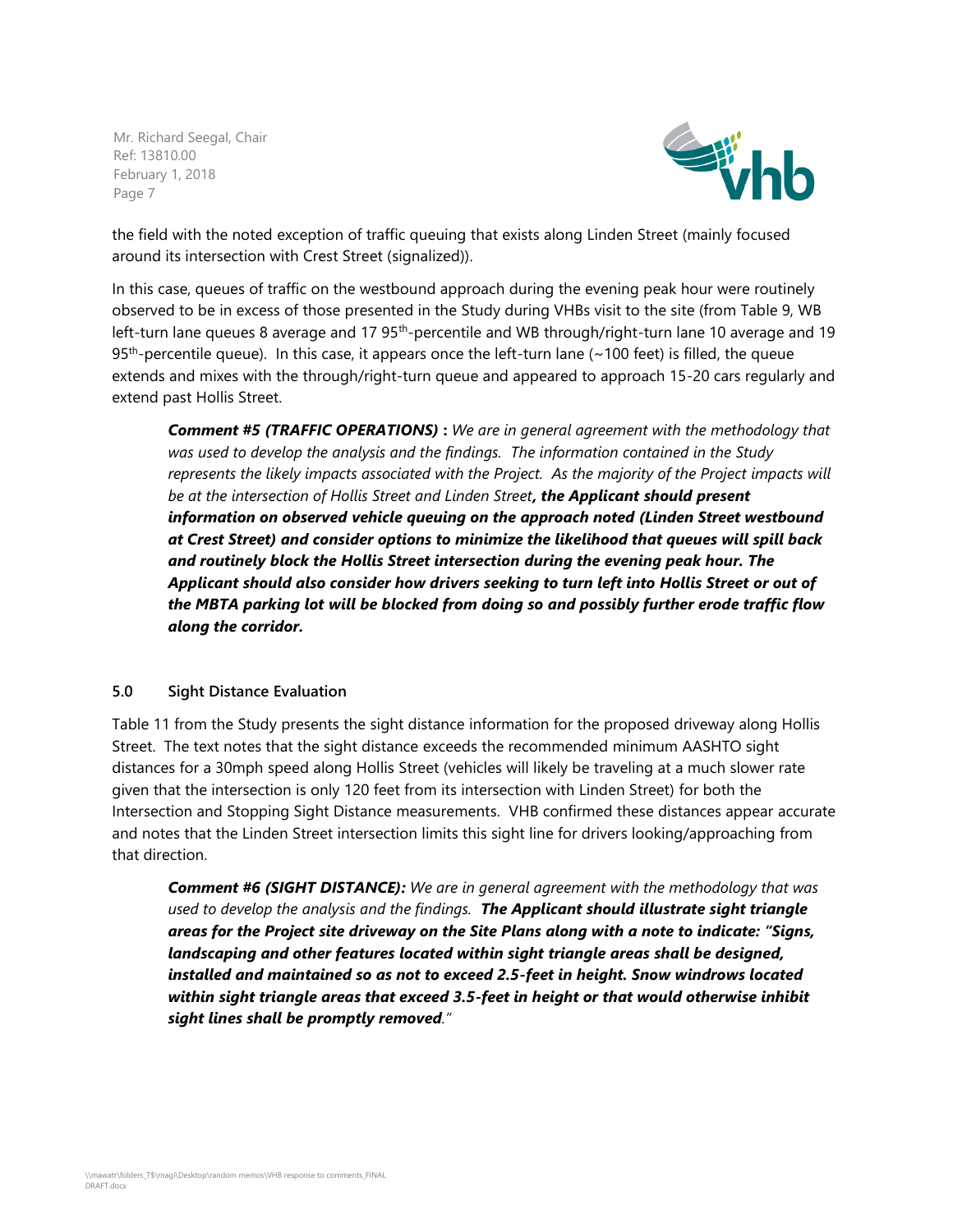

## **6.0 Conclusions & Recommendations**

VHB has reviewed the traffic Study conclusions and generally agree with the six conclusion points raised in the beginning of this section. Moreover, VHB generally concurs that the project in-and-of itself will not likely result in a significant impact (increase) on motorist delays or vehicle queuing.

The Study makes a number of recommendations with respect to Project Access, Off-Site locations, and with respect to Traffic Demand Management as well. VHB has reviewed all the Project recommendations and offers the following commentary:

# Project Access

There are 10 bulleted recommendations presented in this section of the Study. VHB agrees with each of the recommendations and notes the following:

- The fifth bullet notes that "consideration should be given to installing a sidewalk along the Project site frontage on Hollis Street extending to Linden Street". *VHB notes that the site plans do show that there is a sidewalk along this section of roadway.*
- The seventh bullet notes that "a school bus waiting area should be provided at an appropriate location…".

*Comment #7 (PICK UP/DROP OFF LOCATIONS) : The Applicant should provide an update to the Board on the discussions with the Town's School Department on the placement of a school bus and other transit services such as the RIDE, Council on Aging, and paratransit operators. Care should be given to identifying locations where a stopped vehicle will not negatively influence traffic flow along either Hollis Street or Linden Street.*

• The final bullet notes the consideration of electric vehicle charging stations within the parking facility.

# *Comment #8 (ELECTRIC VEHICLE CHARGING STATION) : The Applicant should provide an update to the Board on the number and location of any electric vehicle charging stations within the garage.*

#### Off-Site

There are three intersections where recommendations are noted. The Applicant has committed/ recommended the following at each of these locations:

- Weston Road at Linden Street The Applicant will "facilitate the completion of a Road Safety Audit (RSA) in order to identify improvement strategies for this intersection".
- Linden Street at Hollis Street the Applicant notes that "Independent of the Project... STOP-sign and a marked STOP-line be provided on the Hollis Street approach to Linden Street".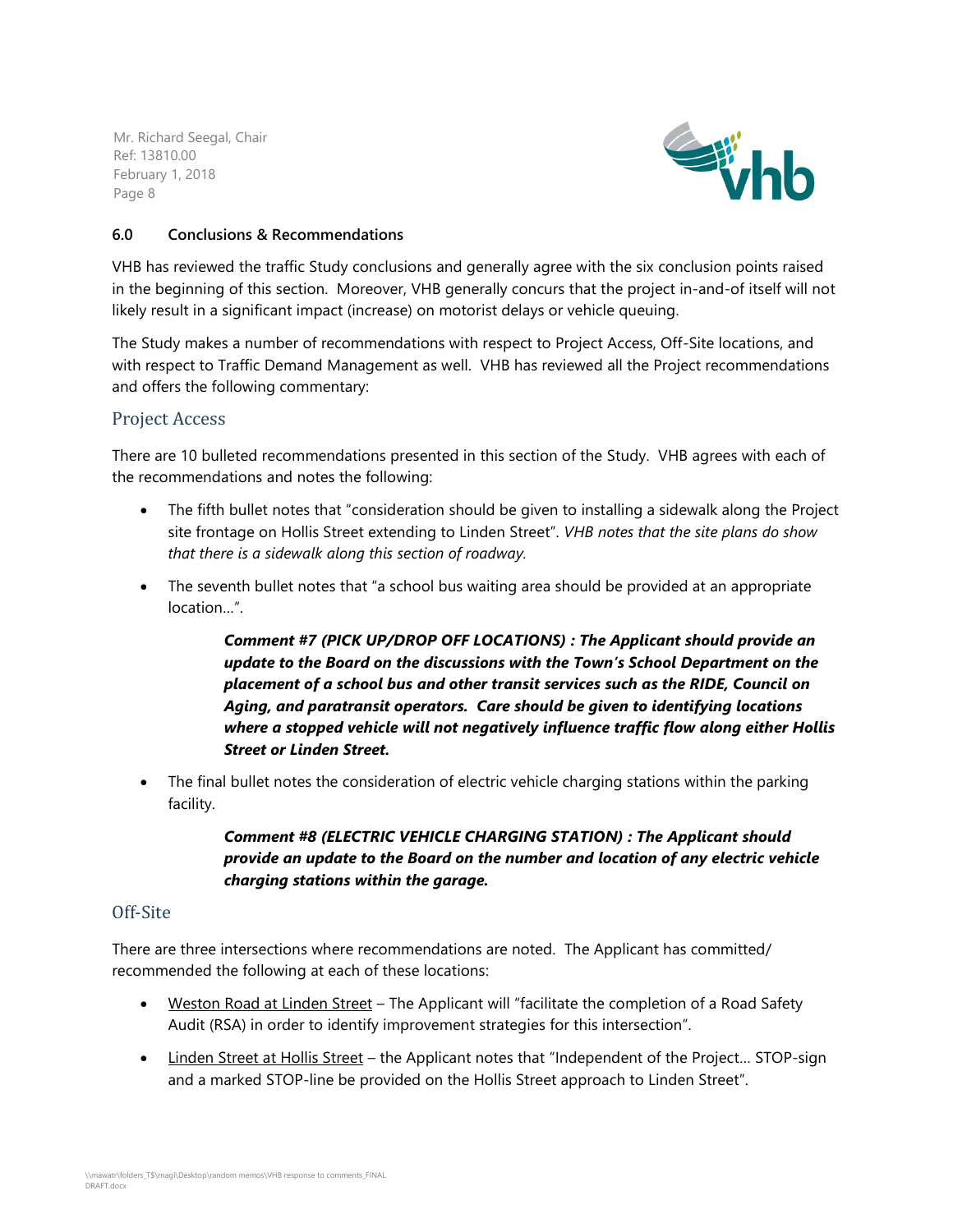

• Linden Street at the MBTA Parking Lot Driveway – the Applicant notes, "Independent of the Project… STOP-sign and a marked STOP-line be provided on the MBTA parking lot approach to Linden Street, and a crosswalk be provided across the driveway and Linden Street with accompanying ADA compliant wheelchair ramps and detectable panels".

*Comment #9 (LINDEN STREET and HOLLIS STREET PEDESTRIAN CROSSING) : Given that the current demand to cross Linden Street from the Delanson Circle to the MBTA station is minimal, and the Applicant is proposing to construct 90 apartment units that appear to be marketed toward the public transportation resources in the area, the Applicant should provide clarification as to why the pedestrian crossings over Linden Street should be implemented "independent of the Project" and how they'd access the MBTA Commuter Rail Facility.*

# *Additionally, Hollis Street is a private way. The Applicant should commit to incorporating these improvements into the system as the Town has no ability to influence and install these options.*

# Transportation Demand Management

The Study outlines a number of Transportation Demand Management (TDM) measures that should be implemented, including the following:

- The owner of the property should become a member of MassRIDES;
- Post information regarding public transportation services in a central location and made available to interested residents;
- Distribute a "welcome packet" of information to new residents outlining the available transportation services in the area;
- Link the site to the public pedestrian network surrounding the site;
- Provide a secure mail-drop area in a central location; and
- Provide secure bicycle parking consisting of exterior convenient bicycle parking and weather protected bicycle parking in a secure area of the building.

*Comment #10 (TDM RECOMMENDATIONS): There are a number of recommendations in the TDM section (and throughout the Study in general). Should the Board elect to consider applying conditions to the Project's approval, the recommendations outlined within the TDM section (and elsewhere) should be memorialized.*

*VHB is in general agreement with the commitments that were outlined in the Traffic Study. In reviewing the recommendations and comparing them with the site plans, VHB would suggest the following actions also be considered:*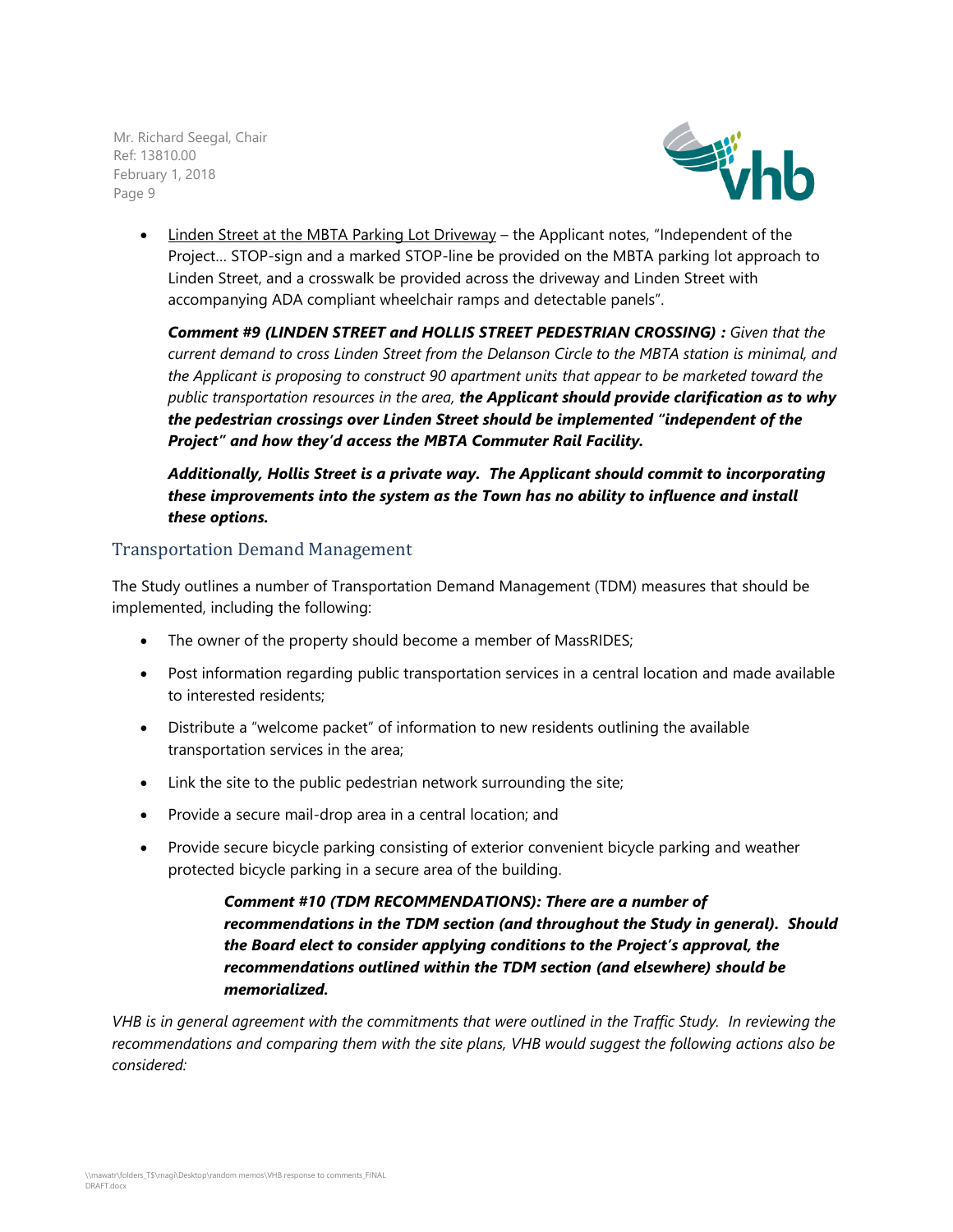

- *Comment #11 (BICYCLE PARKING ACCESS) : The architectural plans illustrate secure bicycle parking in the northwestern corner of the parking garage. The Applicant should identify how bicyclists will access these spaces from the outside and how visitors to the facility will utilize this secured parking area. If visitors/guests cannot access these spaces, then public bike storage should be provided outside the garage area for these users.*
- *Comment #12 (APPLICABILITY OF OFF-SITE IMPROVEMENTS) : The traffic Study notes that there are several recommended improvements needed to the surrounding roadway network (as it relates to the placement of STOP-signs, STOP-bars, and pedestrian crossings. The recommendation also notes that these should be provided "Independent of the Project". As the Applicant has identified a series of potential improvements needed in the area of the Project that appear to be directly impacted by the proposed Project, it should provide justification of how/why these should be implemented "independent of the Project" (see comment #9 above noting that Hollis Street is a private way).*

# **COMMENTS ON THE SITE PLAN**

In reviewing the site plan from a transportation and circulation perspective, VHB offers the following comments (note that specific issues relating to site/civil engineering aspect of the plan review are not directly covered as part of this effort):

**Comment #13** : As noted previously in Comment #1, the Applicant should demonstrate how the parking rate of 1.11 spaces per unit is reasonable for this specific suburban location and what, if any, parking management plans would be implemented to assure that the requested number of spaces is sufficient to accommodate Project parking demands. Parking demand should account for resident and visitor parking needs. Parking demand information for comparable project sites that are in similar suburban locations and also provide access to enhanced transit options would be helpful.

The Board should closely review any restrictions for access to the underground parking and the adequacy of the visitor parking supply (if any), knowing that there is potential for overflow parking to occur along neighborhood streets and into nearby commercial parking areas. If no visitor parking is provided on-site, the Applicant should explain where guest parking will take place – taking into account that many of the nearby streets have parking restrictions already in place (Linden Street, Crest Street, and Summit Street) and noting that Hollis Street is only 18 feet in width at its widest point.

• **Comment** #**14** : Additional detail should be provided as it relates to the underground parking structure and the mechanical operations of the parking equipment to be used. The Applicant should provide a narrative about how access the 46 stacked spaces will be handled in a residential unit as is proposed and describe the process for sharing spaces between the residents and visitors.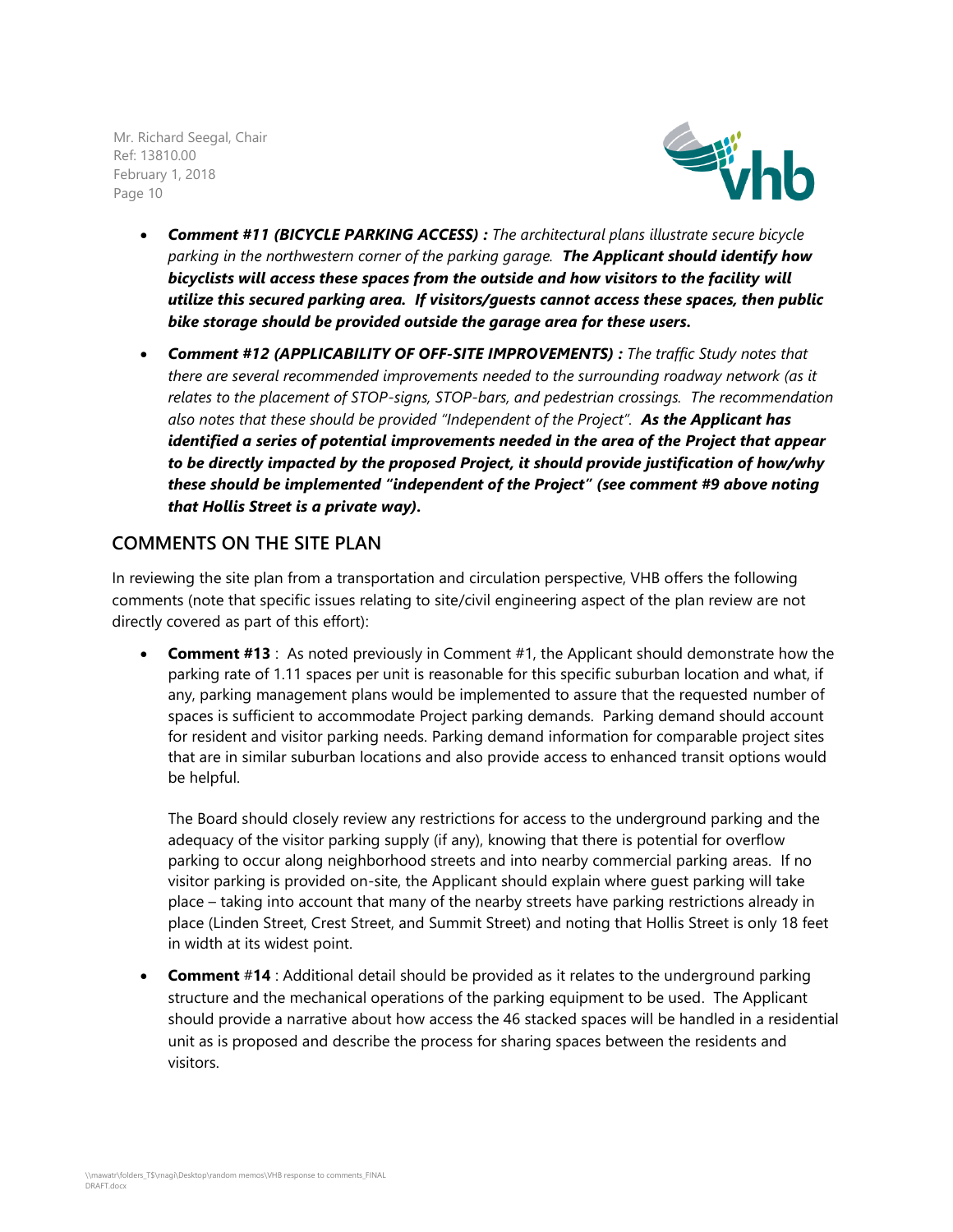

- **Comment #15 :** The Applicant should also identify how access to the spaces located closest to Linden Street will be accessed and how a vehicle will exit that space using a turning radius graphic.
- **Comment #16 :** The Applicant should identify the grade and length of the ramp leading from Hollis Street into the parking garage area. While it appears to be a relatively light downslope, it would be helpful to have this confirmed.
- **Comment #17 :** Will the entrance to the garage be gated/mechanical in nature? If so, consideration of noise attenuation should be considered as the Project is in a neighborhood setting. Moreover, details of how lighting and pedestrian sight lines will be maintained along the Hollis Street driveway.
- **Comment #18** : The Applicant should provide information on how and where loading activities for the Project units will take place. An AutoTurn© (or a similar analysis technique) should be provided which demonstrates how loading truck movements through the site can be managed without impacting parking and/or other static objects within the site. This plan should consider that on-street parking (either via Hollis Street or Linden Street) will disrupt traffic flow significantly. Turning radius for delivery trucks should be noted and the Applicant should present a detailed move-in management plan so that multiple trucks don't arrive at the same time for the move-in areas (if limited by space).
- **Comment #19** : The Applicant should provide information on how and where refuse/garbage pickup for the Project units will take place. An AutoTurn © (or similar) turning radius assessment for refuse/garbage trucks should be identified on the plan.
- **Comment #20** : The Applicant should coordinate with the Town of Wellesley Fire Department for preferred locations and sign requirements for fire lanes within the site and their comfort level with an ability to respond and fight an event at this site. The Applicant should present information from the Fire Department noting that they've reviewed the access needs for the facility and that fire apparatus can effectively handle a response to the facility from a turning radius perspective. This should also include an AutoTurn © (or similar) turning radius assessment to indicate that the Town of Wellesley fire apparatus can circulate freely through the site in the event of an emergency. This turning assessment should be provided to the Board and to the appropriate Fire Department staff for review.
- **Comment #21** : A narrative as to how the Applicant intends to stage the construction of the facility in the residential neighborhood with limited on-street parking should be considered. Given the likely volume of fill to be removed from the site prior to beginning the actual construction phase, information on the number of trucks expected to arrive and depart from the site should be provided along with a likely hauling route should be presented. Any weight-limit restrictions along the haul routes should be noted as well.

Given the limited available roadways surrounding the site, staging of equipment and employees will be challenging. Where will the contractors park and where/how will deliveries be made as the